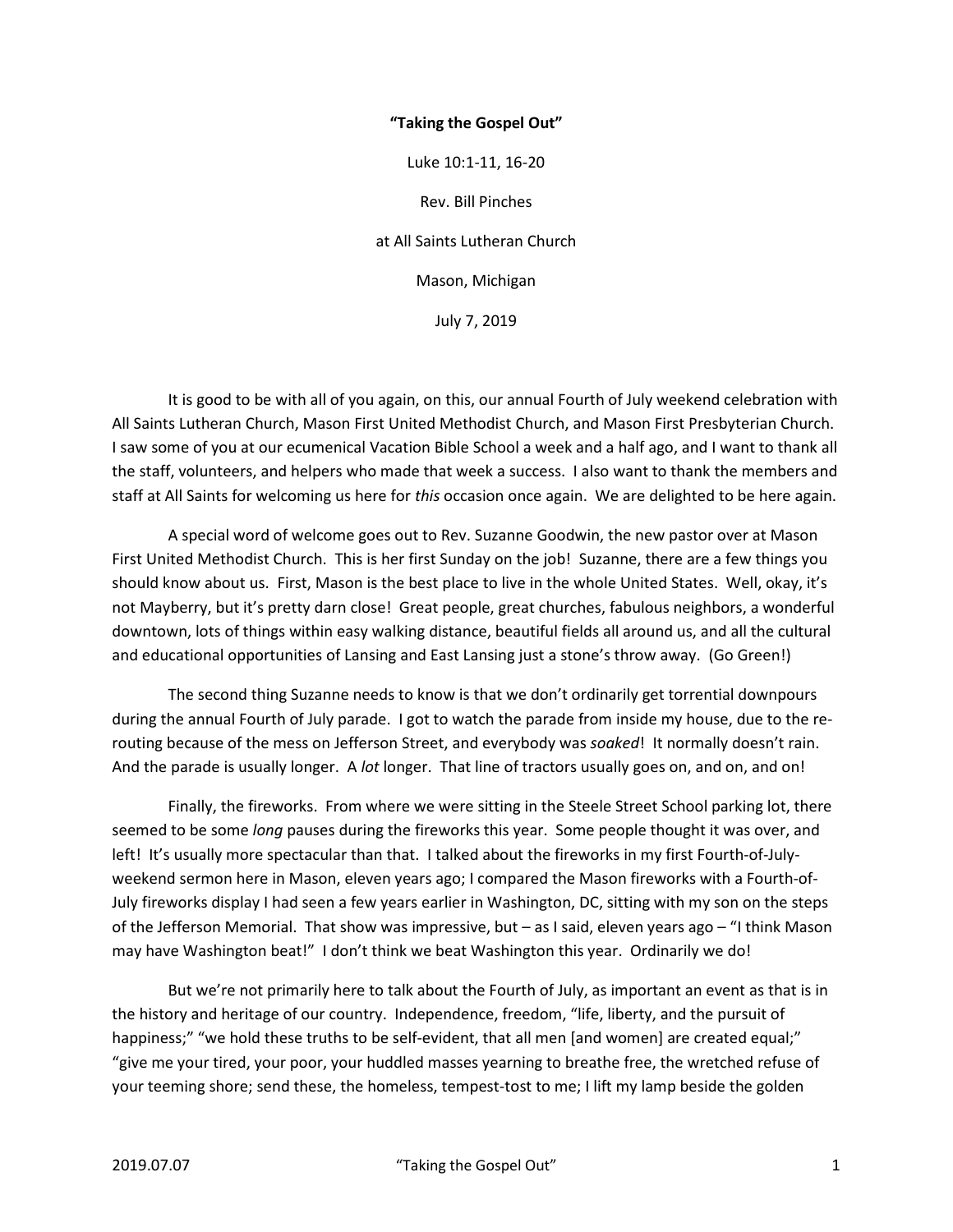door!"; "I have a dream this afternoon that the brotherhood of man will become a reality in this day" – all of that is part of our rich heritage, our *treasured* heritage; core values and principles that we hold near and dear to our hearts … and I fervently hope and pray that as time continues to march on that our country does not lose sight of those values, does not compromise those values, does not substitute those values with other, less democratic, less egalitarian, less *loving* values. I would like to hope that we would never let that happen, but I gotta say, sometimes, when I listen to the news, I get worried.

 But fundamentally, we're here today because we are Christians, fellow sisters and brothers in Christ, setting aside our denominational differences to worship our common Lord. It is because of *him* that we gather every Sunday morning, celebrating his resurrection and the gift of the Holy Spirit. It is because of *who he is* that we listen to his Word. It is because of *what he accomplished* that we bow before him in reverence, thanksgiving, and praise. It is because of *what he is doing right now* that we lift up our heartfelt prayers. And it is because of *what he will do in the future* that we are filled with hope.

 In our gospel passage this morning, Jesus sends his disciples out, two by two, to do ministry in his name, to bring the kingdom of God to people who haven't had the opportunity to meet Jesus faceto-face. It's not just the twelve apostles – Peter and James and John and the rest – no, this is a whole group of *seventy* who have been following Jesus, who have committed themselves to his cause. We don't know all their names, though there have been attempts over the centuries to try to identify them all, using clues from the rest of the New Testament. Whoever they were, Jesus sends them out, thirtyfive groups of two people each. Kind of like what the Mormons and the Jehovah's Witnesses do today.

 Now, why would Jesus do this? What was he trying to accomplish? Well, he probably had several purposes. Some of them are explicit in the text. *Bring peace to each house. Cure the sick. Announce the arrival of the kingdom of God.* Other purposes may be less explicit. I'm inclined to think that he sent them out, in part, to increase their *own* faith, to boost their *own* confidence in the gospel. There were also a lot of *needs* out there, a lot of hurting people, a lot of desperation. You remember how many people Jesus healed from various diseases as he traveled from place to place. You recall how frequently he cast demons out of people. You remember how many people wanted to listen to his word, because it was so life-giving, so enriching, so *different* from what so many of the rich and powerful were saying. And you recall how often Jesus would face people whose lives were fundamentally opposed to the gospel – people who argued with him, people who refused to listen to him, people who, eventually, did him in. The world was *messed up* … and Jesus was working to set it right.

 That's not a job he could do on his own. He needed help. He needed some folks who were willing to try doing some of the very same things that he himself was doing. "The harvest is plentiful, but the laborers are few." Jesus needs people who are willing to help him bring the kingdom of God to people and places it hasn't reached yet. There were plenty of such people and places back then.

And … guess what … there are plenty of such people and places here and now.

 I don't know if you've noticed – but our world is kind of messed up. A lot of *people* are kind of messed up. A lot of people are living aimlessly, recklessly, selfishly, greedily, self-centeredly. (Have you noticed?) I was at Meijer this past week, standing in line at Customer Service, when one of the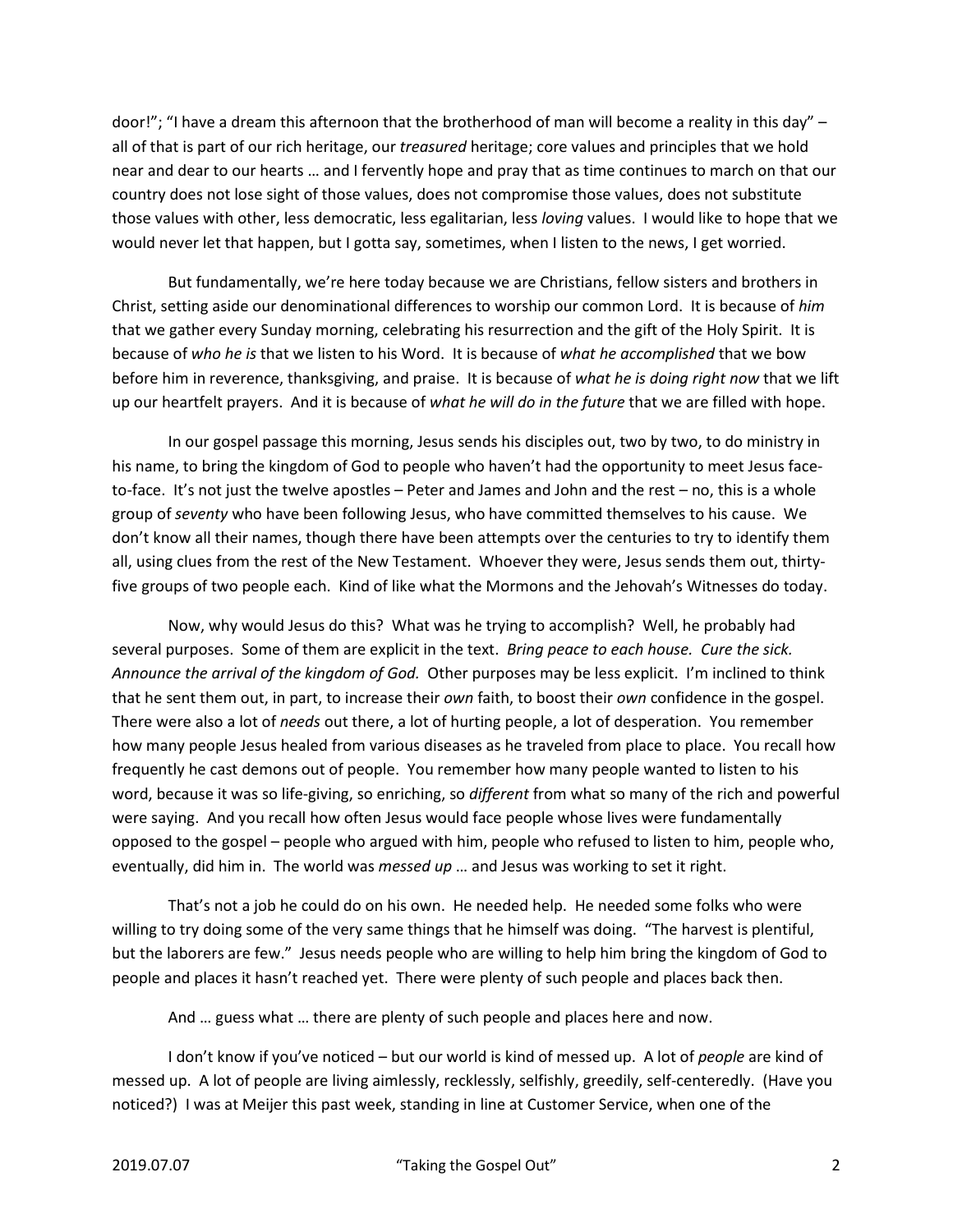employees brought in a cart filled with junk that somebody had abandoned over by the Garden Center. Empty food containers, used water bottles, a variety of other such things – it looked like someone had thrown a party, and then just left their junk behind. In a cart. Outside Meijer. Leaving it for someone *else* to clean up. Really thoughtful, wasn't it? … I'm driving down the highway. I'm passing another car. From out of nowhere, another car comes barreling up behind me, sits right on my tail, flashes its lights, motions for me to get out of the way. Because, clearly, this is *their* lane, and *I'm* in their way, and – just as clearly – *their* need to get where they are going is greater than *my* need to get where *I'm* going. (Why does it feel like that happens *every single time* I'm out on the interstate for any length of time?) … I'm riding my bike, enjoying a nice summer Saturday morning, a year or two ago, down by Portage Lake. I'm following the rules and recommendations, I'm wearing a helmet, I've got a blinking red light on my frame, I'm in the right lane, near the side of the road; there's plenty of room for cars to go around me. A pick-up truck passes me, with two guys in it; the guy in the passenger seat reaches his arm out the window and gives me the finger. Seriously! ... And just last night, I get a call from the director up at our church camp, informing me that some heavily inebriated boaters ran their boat over the buoys surrounding the swim area, dragged the anchor *way* out of place, and got their boat tangled up in the rope. The camp had to call the police and file a report. … Four little vignettes, and I'm sure you could add *dozens* more. What is it with people? Doesn't the gospel of Jesus Christ have something to say about *each one* of those situations? Do people not *know* the gospel? Or do they simply not *care*?

 It's not just individual people. It's our whole *culture*. I've got a female friend who, when she got divorced a few years ago, received selfies from three different men who were interested in her. *Nude* selfies. Because apparently, in our culture today, that's *what people do* when they are trying to get a date. Seriously! One of the most popular shows on TV features copious amounts of nudity and nearly pornographic sex in almost every episode. Explicit sex scenes that *weren't in the book* the TV show is based on were *added in* for TV. Because, apparently, that's what Americans like to watch. Seriously!

 There are something like 300,000 or 350,000 Christian congregations in the United States. We've got over a dozen right here in Mason. Generally speaking, people don't have to go far to find a church. We make sure we're visible – we've got a sign out front, telling people when our service times are; we're on the internet, so people can find us online; we're in the phone book; maybe we even advertise in the newspaper. And people are just beating down our doors, right?

 Wrong. The Presbyterian Church has been in steady decline since 1965. The Methodist and Lutheran churches are on a similar trajectory. Every year, *thousands* of churches close, or merge with other small churches. When I arrived here there were 70 churches in my presbytery, our regional grouping of churches. Now there are 63. That's a 10% loss. Most of the remaining churches have shrunk considerably during that time. I suspect the Methodists and Lutherans could tell a similar story.

 In case you haven't noticed … people aren't flocking to our churches. Signs, websites, advertisements … they all assume that people are *looking* for our churches. *What if people aren't?*

 What if it's the case that many people in our country today – maybe even a *majority* – *just aren't looking for a church to join?* What if they're quite happy (or they *think* they're quite happy) living